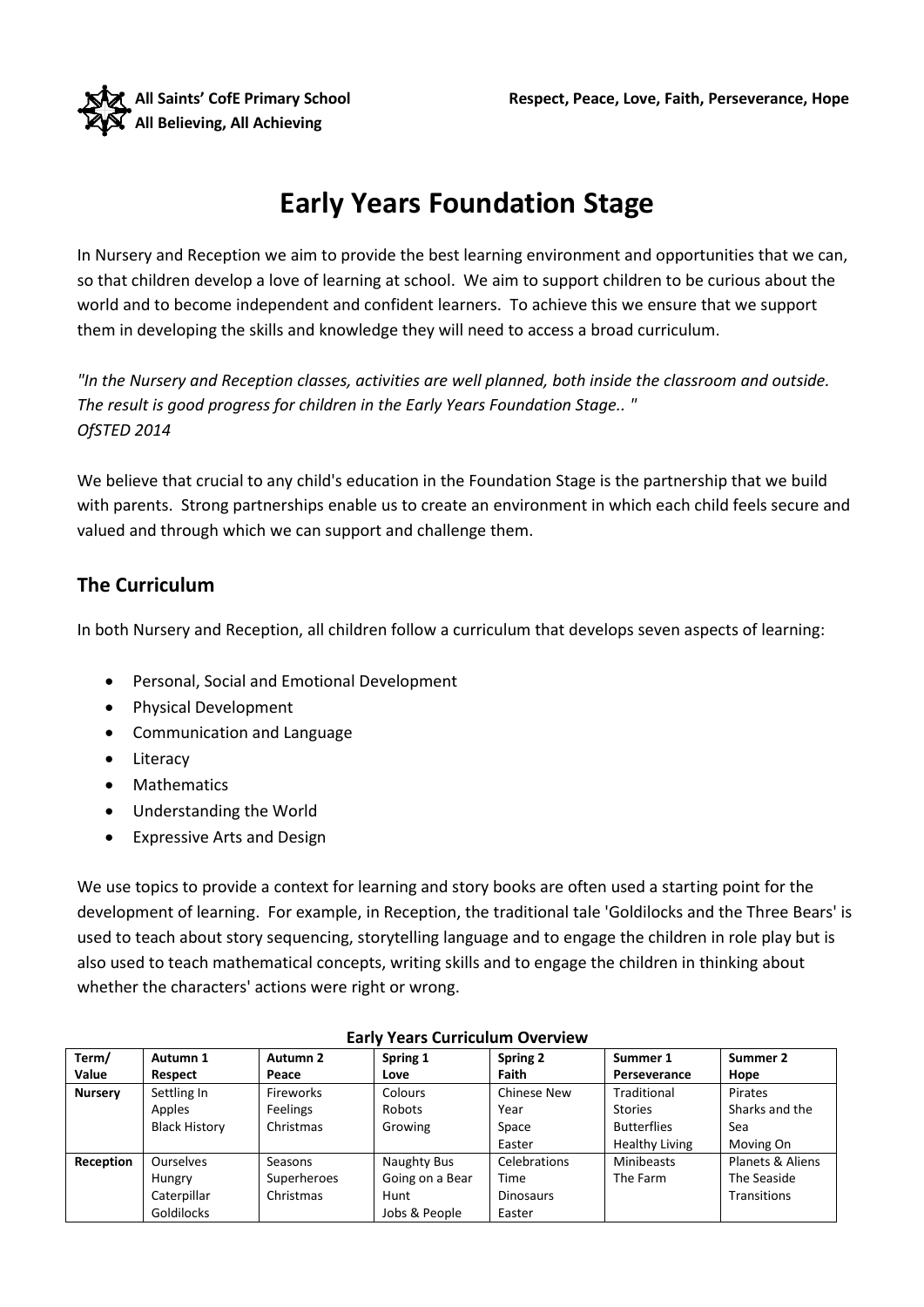### **Personal, Social and Emotional Development**

This aspect of learning is relevant to everything that a child experiences at school and in the wider world. We help children to become self-aware and self-confident, to manage their behaviour and feelings in different contexts and to build positive relationships with others. In a safe and supportive environment we encourage children to take risks that will move their learning forward.

#### **Reading**

Children are regularly read to by adults and are encouraged to choose to read a range of stories, rhymes and non-fiction books from the class reading area, either to themselves or with friends. They are taught to understand the meaning of text, to decode letters and words and, in time, to read sentences and whole books. Children often learn to read in a different way and at a different pace from their peers. Therefore, we teach reading in different ways so that each individual child's needs are met.

#### **Writing**

From the beginning of Nursery, we teach children that their mark making or writing can convey meaning by asking them to read it to or with us. A range of learning opportunities is planned for so that children experience writing in a range of contexts. For example, they may write letters, notes, to tell a story or to add a caption to a drawing. Children are encouraged to think about the vocabulary that they use in their writing and to use any 'interesting' words they may have learned. Children achieve readiness for writing as their fine motor skills develop and they become more able to hold and control objects, tools and writing implements. In Nursery and Reception, children are taught the correct formation of letters as part of their phonics sessions, to help reinforce the link between sounds of letters and letter shapes.

#### **Phonics**

The teaching of phonics begins in the Nursery, where children develop their listening skills and learn to distinguish one sound from another by joining in with rhymes and songs and by playing games. They begin to learn to link letter shapes to sounds and to sound and recognise the letters in their own names and other common words. In Reception, a discrete phonics lesson is taught daily but phonic skills and knowledge are also linked to learning to read and spell. Children are taught to hear, say, recognise and write all of the single letter sounds of the alphabet and their corresponding letter shapes. They are also taught the sounds of combinations of letters. We use a range of resources to teach phonic skills but draw mainly on two schemes: Read, Write, Inc and Jolly Phonics.

### **Mathematics**

Children are supported to develop a love of mathematics and to be confident in using their mathematical skills and knowledge in a range of contexts and to solve problems. Mathematics skills are taught discretely but are then practised through play and investigation.